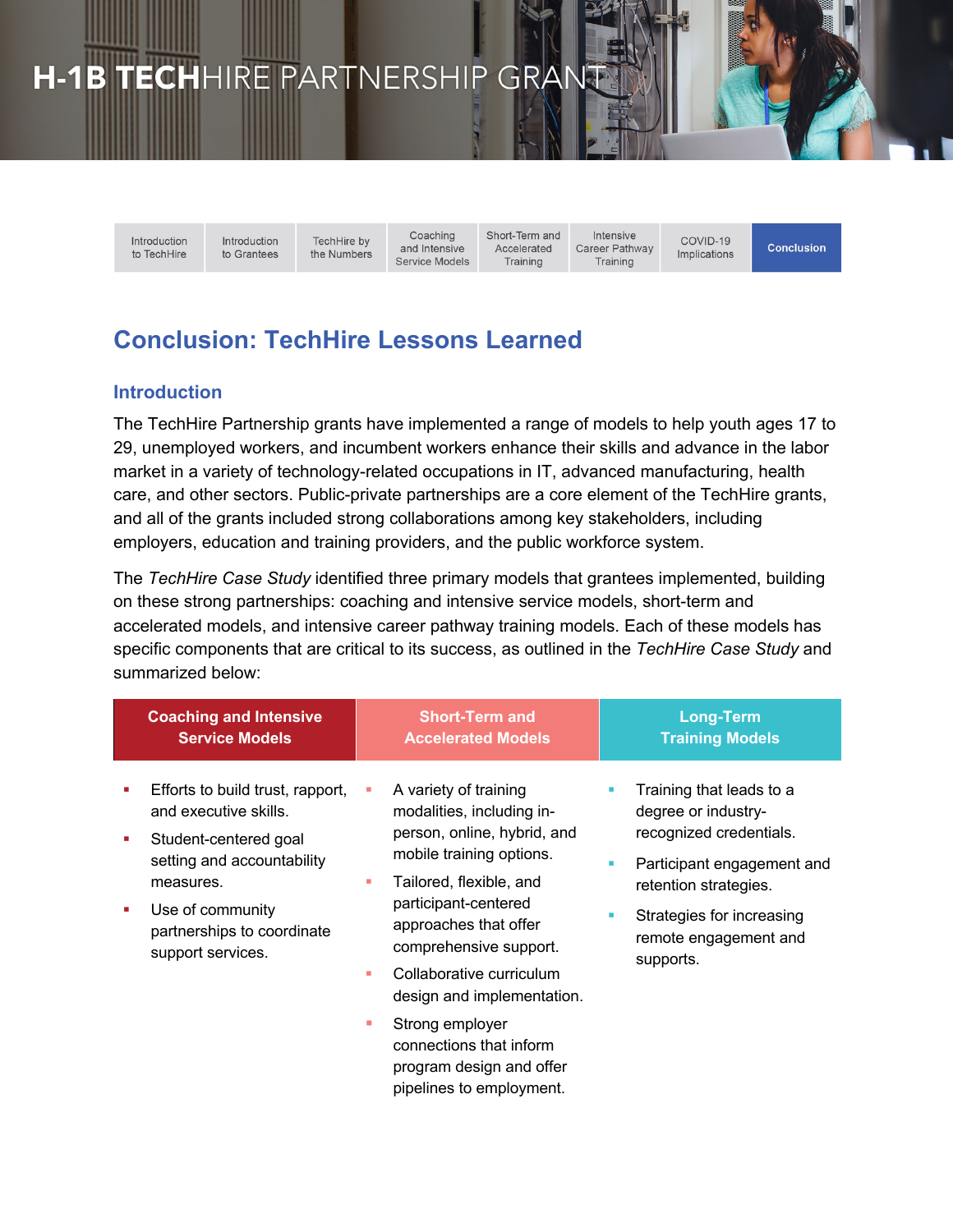From these three models and their key components of success, five overarching lessons emerged that can inform the implementation of regional, technology-focused workforce partnerships like TechHire in the future. Some of these lessons are unique to TechHire and other tech-focused programs, and to other workforce programs that have been implemented during the pandemic, while others are aligned with the implementation of previous workforce programs. After reviewing these key lessons learned, this document then explored their implications for TechHire Partnership grantees, workforce development programs and practitioners, and program designers and policymakers as they consider developing future initiatives like TechHire or offering similar programs in their regions.

Developed as part of the overall *TechHire Case Study*, this is one of four documents that seek to tell the story of the program and its implementation. The full suite of briefs includes the following, in addition to this one:

- Short-Term and Accelerated Training Models
- Designing Impactful Coaching and Intensive Service Models
- **Intensive Career Pathway Training**
- **Addressing Unprecedented Disruptions Across TechHire Grant Programs**

# **Key Lessons Learned and Implications for Regional Partnerships**

Five key, overarching lessons learned that span the three primary types of grantee program models emerged from the implementation of the TechHire grants. These key lessons learned in those five areas—technology sector exposure, comprehensive supports, career pathways, employer involvement, and remote engagement and support for participants—have important implications for organizations that are considering developing tech-focused workforce partnerships similar to those in TechHire. Based on those five lessons, the following are key implications for future workforce partnerships.

#### *Increasing exposure to the technology sector.*

- **•** Offer extensive technology-sector career awareness through workforce partnerships that incorporate robust career exploration and awareness services.
- **Engage employers to play a critical role in these services, sharing workplace** expectations, and providing tours of their businesses.
- **Engage program alumni to serve as guest speakers.**

#### *Integrating comprehensive participant supports into programs.*

§ Workforce programs should provide comprehensive participant supports, tailored to meet the specific needs of the participants they serve in order to address relevant barriers.